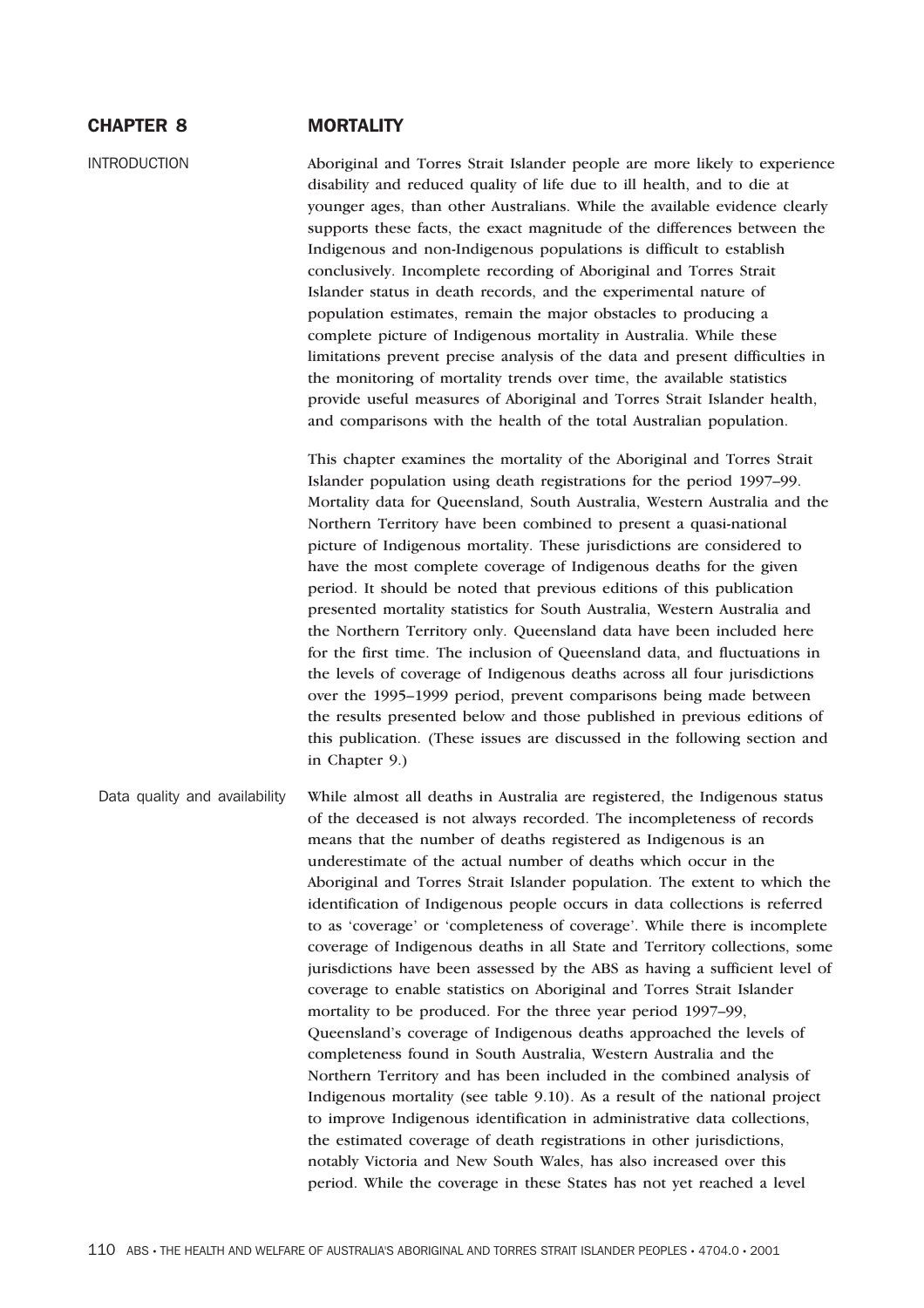Data quality and availability *continued* which would allow its inclusion in the following analysis, current trends of improvement suggest that it may be considered for inclusion in the next edition of this publication (see Chapter 9).

Deaths by year of registration, rather than year of occurrence, for 1997–99 have been used in this publication to provide up to date information. While the majority of deaths are registered in the year they occur, some of those registered in a given period have occurred in previous years, and some which have occurred in that period are not registered until subsequent years. The likelihood of a death being registered in a year following its occurrence increases markedly for those deaths which occur close to the end of the year. Delays in registration also occur when deaths are subject to the findings of a coroner. Late registrations are more common in relation to Indigenous deaths, and therefore have a greater impact on mortality statistics. In 1999, 1.3% of all deaths in the Australian population were registered more than two months after they occurred, and less than 0.1% more than 12 months after death. However, for the same period, 16.3% of Indigenous deaths were registered more than two months after death, and 2.6% more than 12 months after death (ABS 2000d). In this publication, year of registration data for three years have been combined to smooth out any such artificial variations.

It should also be noted that, over the period 1997–99, there have been some fluctuations in the estimated coverage of Indigenous deaths recorded in most jurisdictions (see table 9.11). Such variations could be the result of late registrations, or of fewer deaths being identified as Indigenous in death collections, and can affect Indigenous mortality rates, within a given period of time. There is also uncertainty about the accuracy of the method used to determine estimates of coverage of Indigenous deaths (see Chapter 9). A more detailed analysis of the factors which influence fluctuations in the numbers of Indigenous death registrations is required before any conclusions can be drawn about how actual Indigenous mortality has altered over time. Information on trends in mortality have, therefore, not been reported in this publication.

Cause of death statistics provided in this chapter are based on the tenth revision of the International Classification of Diseases (ICD-10). Previous editions have used data based on ICD-9 codes. This change in classification represents a series break in the reporting of detailed mortality (and morbidity) statistics in Australia generally, and affects the comparability of mortality trends, by cause of death, over time (see Explanatory Notes).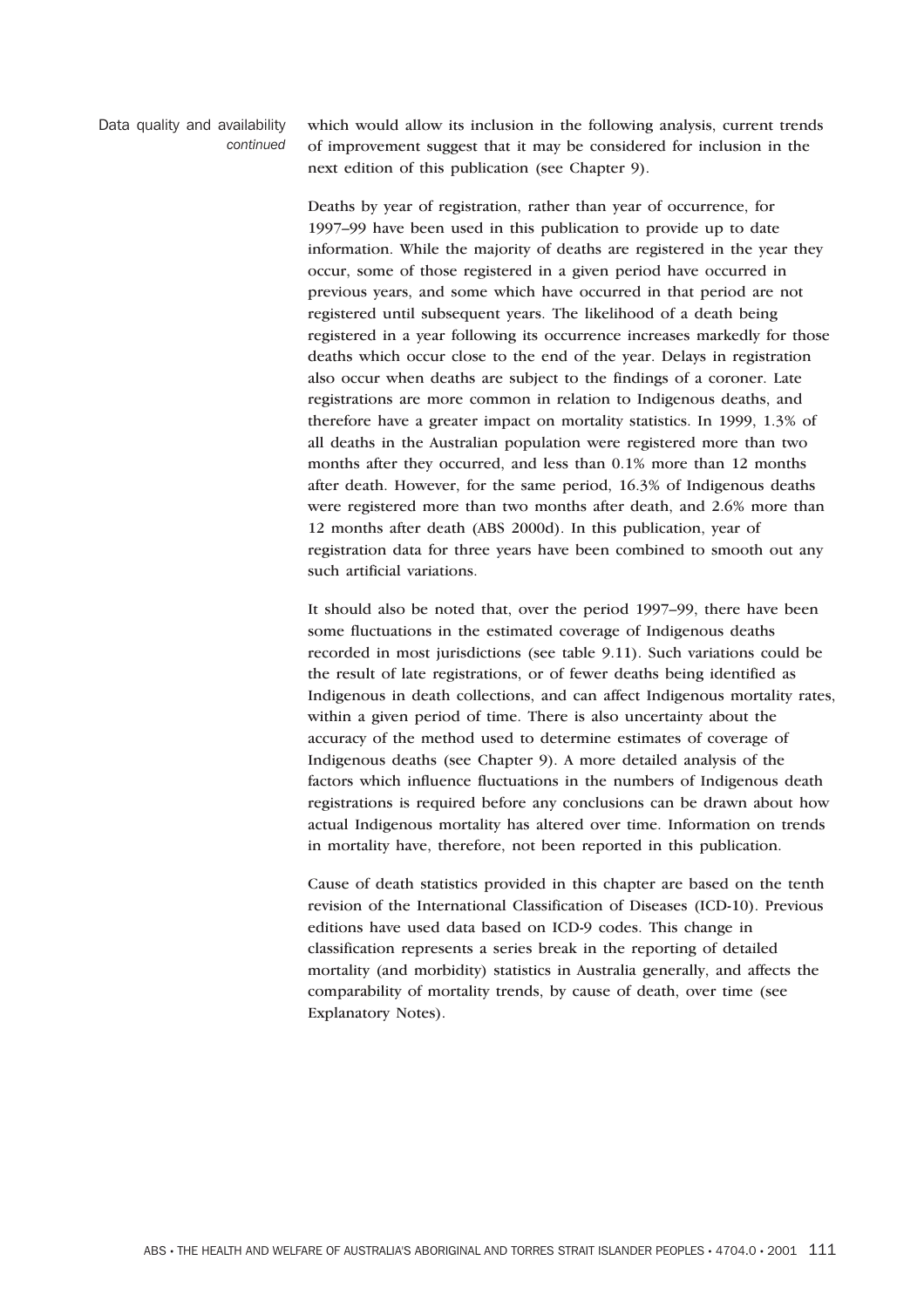Data quality and availability *continued* Experimental projections (low series) have been used to calculate rates and ratios presented in this chapter (see Chapter 9 for details on 'experimental' data derived from population estimates).

## 8.1 AGE STANDARDISATION

There are a number of ways to quantify the mortality experience of a population. For example, dividing the number of deaths by the population gives us a 'crude death rate', which is often expressed as deaths per 1,000 or per 100,000 population. However, because death is closely related to age and, as discussed in Chapter 1, the age structure of the Indigenous population is very different to that of the total population, it is important to adjust for the effect of age before meaningful comparisons can be made.

One way of adjusting for differences in age is to calculate the number of deaths 'expected' in a population, based on its age structure, if it had the same mortality experience as a reference population. In this publication, the *expected number of deaths* are calculated by applying the age-specific death rates of the total Australian population to the Indigenous population. For example, if Indigenous females had experienced the same age-specific death rates as all-Australian females in 1997–99, the number of expected deaths would have been 646. The actual number of deaths recorded, however, was 1,863. Dividing the actual number of deaths by the expected number gives a ratio of 2.9. This ratio is known as the *standardised mortality* ratio (SMR).

If the SMR is greater than 1.0, there were more deaths than expected; if the ratio is less than 1.0, there were fewer than the expected number of deaths. In the above example, the SMR of 2.9 means that the number of deaths recorded was 2.9 times higher than expected, based on the death rates observed in the reference population, and the age and sex structure of the population in question (i.e. Aboriginal and Torres Strait Islander people). In the following pages, the age- and sex-specific death rates for the 1997–99 all-Australian population estimates and the 1997–99 experimental projections (low series) of the Indigenous population have been used as the reference.

In the same way, an age-standardised *hospital separation ratio* can be calculated for hospitalisation, using figures for national and Indigenous hospital separations, rather than mortality data (see Chapter 6).

DEATHS 1997-99 In 1997-99, there were 4,379 registered deaths identified as Indigenous for usual residents of Queensland, South Australia, Western Australia and the Northern Territory. These deaths accounted for 3.2% of all deaths in these four jurisdictions, and 76% of all identified Aboriginal and Torres Strait Islander deaths in Australia. Over the same period, the total number of deaths registered to all usual residents of Queensland, South Australia, Western Australia and the Northern Territory, was 136,720, or just over one-third (36%) of all Australian deaths (384,624). In 1998, Indigenous people living in these four jurisdictions represented 61% of the total Australian Indigenous population, and the total number of usual residents of these four jurisdictions represented 37% of the total Australian population.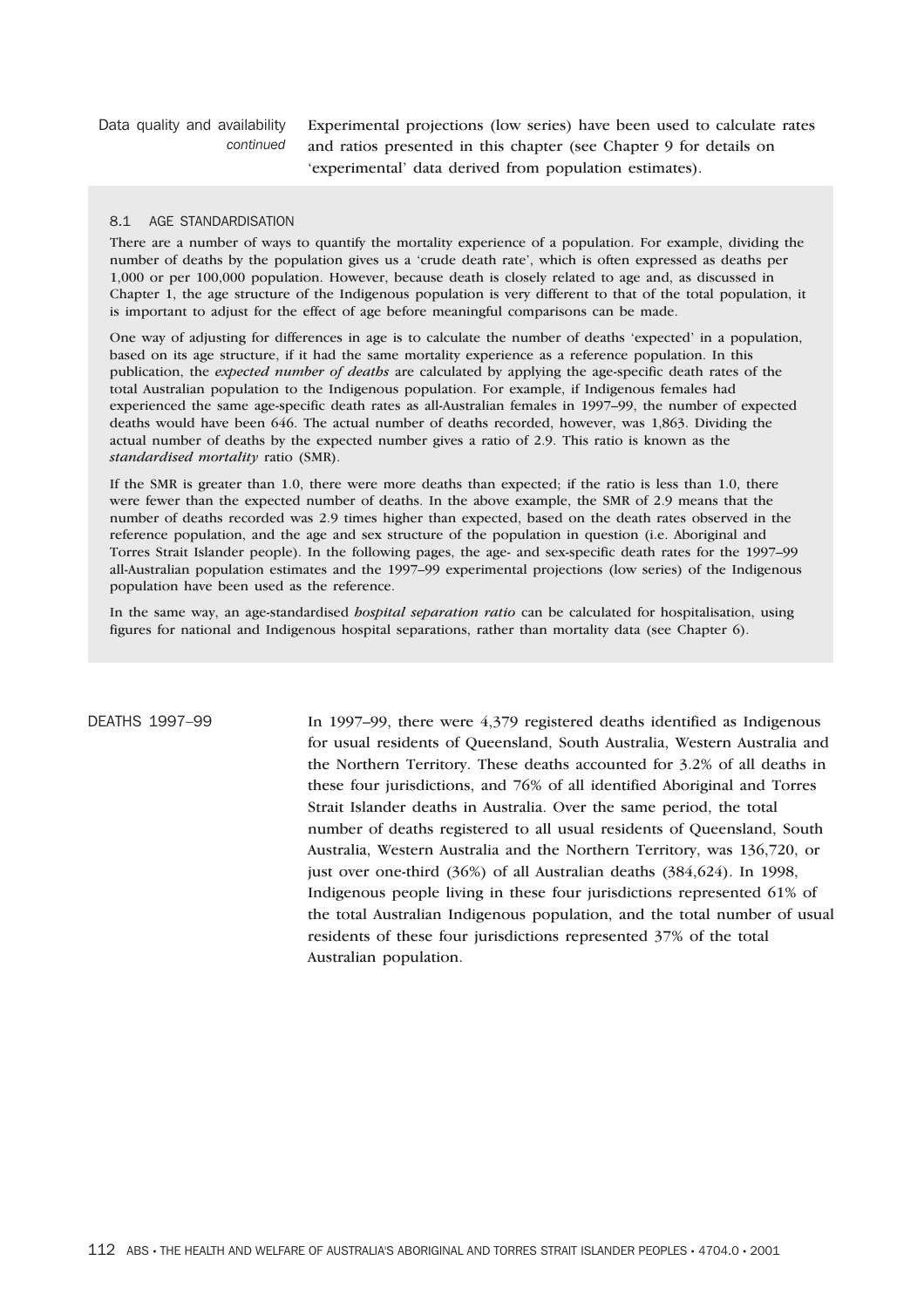Age at death A higher proportion of Indigenous deaths than non-Indigenous deaths occur in age groups under 65 years. Over the period 1997–99, the majority of identified Indigenous deaths registered in Queensland, South Australia, Western Australia and the Northern Territory were of persons aged less than 65 years. As can be seen in graphs 8.2 and 8.3, the majority of deaths among Indigenous males (76%) and Indigenous females (65%) occurred before the age of 65 years. The reverse was true for non-Indigenous deaths, with the majority of male and female deaths (73% and 84%, respectively) occurring after the age of 65 years. About 45% of deaths among Indigenous males, and 34% of deaths among Indigenous females, occurred before age 45 years. The corresponding proportions for non-Indigenous males and females were 10% and 6%, respectively.



8.2 AGE DISTRIBUTION OF DEATHS(a), Males—1997–99

(a) Data for Queensland, South Australia, Western Australia and Northern Territory combined. Based on year of registration.

*Source: ABS data available on request, Deaths Registration Database.*



### 8.3 AGE DISTRIBUTION OF DEATHS(a), Females—1997–99

(a) Data for Queensland, South Australia, Western Australia and Northern Territory combined. Based on year of registration. (b) Data values for non-Indigenous females are too small to be visible on the graph.

*Source: Data available on request, ABS Deaths Registration Database.*

Approximately 7% of identified Indigenous deaths in Queensland, South Australia, Western Australia and the Northern Territory were of infants aged less than one year. Almost one in five infant deaths in these jurisdictions were recorded as Indigenous, including 28% of all deaths from Sudden Infant Death Syndrome.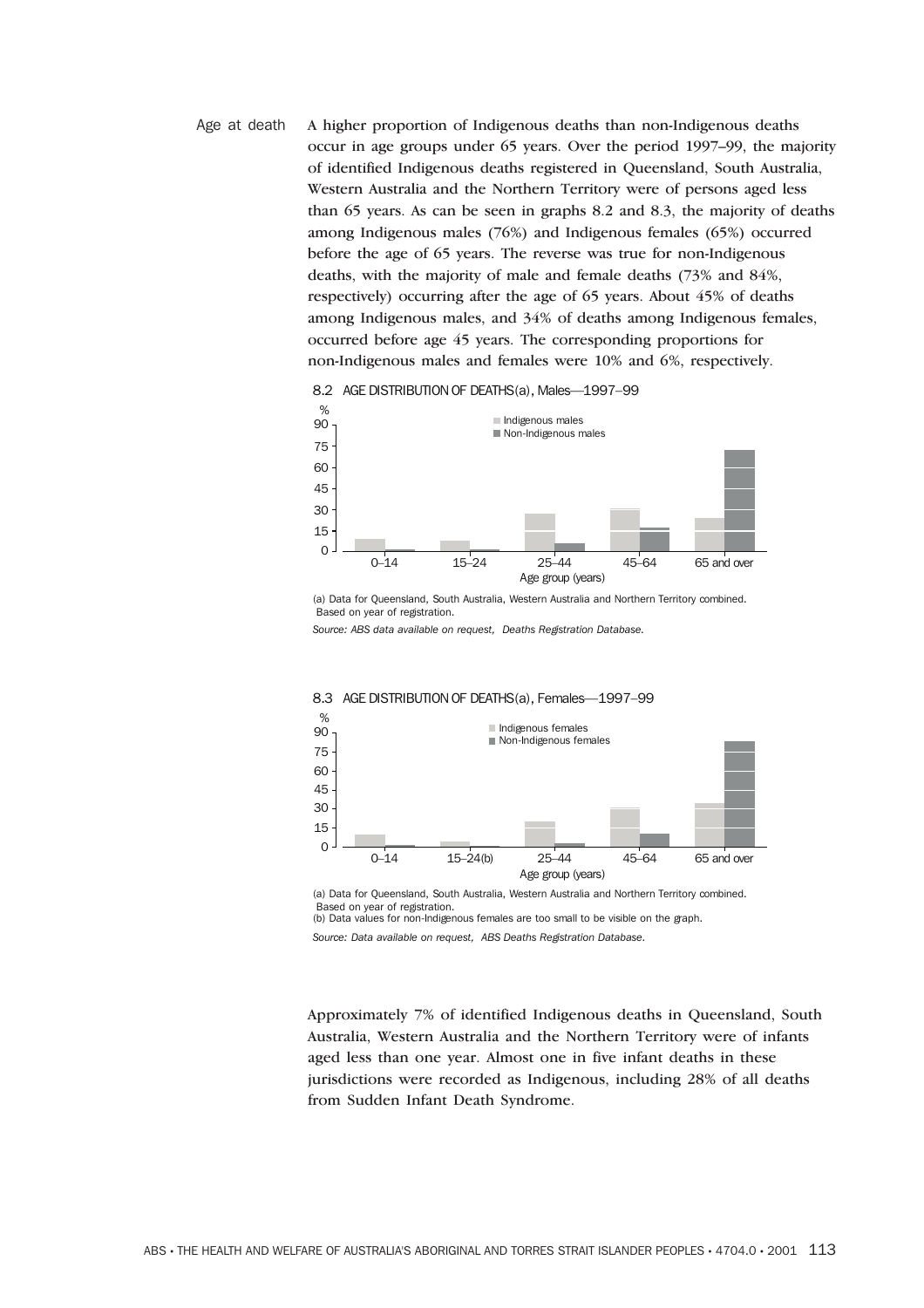Age at death *continued* Table 8.4 shows identified Indigenous deaths as a proportion of all deaths for different age groups in 1997–99. It also shows that Indigenous people were over-represented in mortality statistics, relative to their proportion of the total population, in every age group.

|                      |      | Indigenous deaths as a lndigenous population as a<br>proportion of all deaths proportion of total population |  |  |
|----------------------|------|--------------------------------------------------------------------------------------------------------------|--|--|
| Age group<br>(years) | %    | %                                                                                                            |  |  |
| $<$ 1                | 18.5 | 6.3                                                                                                          |  |  |
| $1 - 4$              | 14.0 | 5.9                                                                                                          |  |  |
| $5 - 14$             | 16.5 | 6.2                                                                                                          |  |  |
| $15 - 24$            | 12.4 | 4.7                                                                                                          |  |  |
| $25 - 34$            | 13.7 | 3.8                                                                                                          |  |  |
| $35 - 44$            | 13.9 | 2.6                                                                                                          |  |  |
| $45 - 54$            | 9.0  | 1.8                                                                                                          |  |  |
| $55 - 64$            | 5.3  | 1.5                                                                                                          |  |  |
| $65 - 74$            | 2.3  | 1.0                                                                                                          |  |  |
| 75 and over          | 0.8  | 0.3                                                                                                          |  |  |

### 8.4 DEATHS IDENTIFIED AS INDIGENOUS(a)—1997–99

(a) Data are for Queensland, South Australia, Western Australia and Northern Territory combined. Based on year of registration.

*Source: ABS data available on request, Deaths Registration Database.*

Age-specific death rates Age-specific death rates for Indigenous males and females in Queensland, South Australia, Western Australia and the Northern Territory were higher than all-Australian rates across all age groups. The greatest relative differences (reflected in the rate ratios shown in table 8.5) occurred among those aged 35–54 years, where the rates for Indigenous males and females were 5–6 times higher than the all-Australian rates (table 8.5). There were also substantial differences between the 25–34 and 55–64 year age groups, where the Indigenous age-specific death rates were 3–5 times higher, than the all-Austalian rates.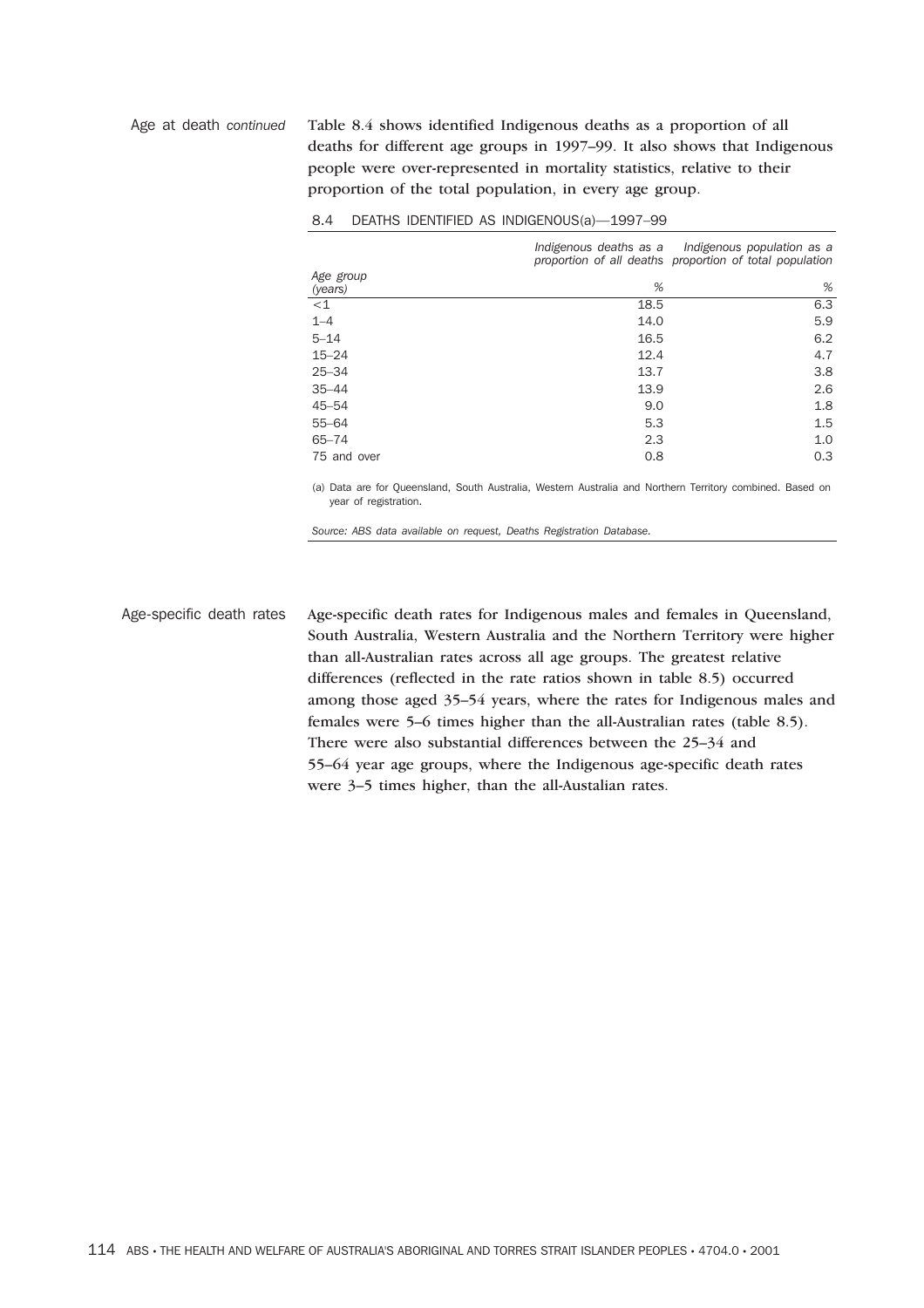|             |            |                      | <b>Males</b> | Females    |                    |          |  |
|-------------|------------|----------------------|--------------|------------|--------------------|----------|--|
| Age group   | Indigenous | $All-$<br>Australian | Rate         | Indigenous | All-<br>Australian | Rate     |  |
| (years)     | rate(b)    | rate(c)              | ratio(d)     | rate(b)    | rate(c)            | ratio(d) |  |
| $<$ 1       | 1607       | 588                  | 2.7          | 1 2 3 0    | 476                | 2.6      |  |
| $1 - 4$     | 77         | 36                   | 2.1          | 60         | 26                 | 2.3      |  |
| $5 - 14$    | 42         | 16                   | 2.6          | 38         | 12                 | 3.2      |  |
| $15 - 24$   | 291        | 102                  | 2.9          | 110        | 38                 | 2.9      |  |
| $25 - 34$   | 494        | 138                  | 3.6          | 225        | 50                 | 4.5      |  |
| $35 - 44$   | 962        | 167                  | 5.8          | 504        | 91                 | 5.5      |  |
| $45 - 54$   | 1735       | 326                  | 5.3          | 1 0 3 9    | 207                | 5.0      |  |
| $55 - 64$   | 3 0 3 9    | 909                  | 3.3          | 2 2 6 0    | 519                | 4.4      |  |
| $65 - 74$   | 5686       | 2636                 | 2.2          | 4 2 4 2    | 1436               | 3.0      |  |
| 75 and over | 10 522     | 8585                 | 1.2          | 9 2 6 0    | 787<br>6           | 1.4      |  |

## 8.5 AGE-SPECIFIC DEATH RATES(a)—1997–99

(a) Per 100,000 population.

(b) Data are for deaths identified as Indigenous for usual residents of Queensland, South Australia, Western Australia and Northern Territory combined. Based on year of registration.

(c) Data are for all deaths of usual residents of Australia, including deaths identified as Indigenous. (d) Indigenous rate divided by all-Australian rate.

*Source: ABS data available on request, Deaths Registration Database.*

CAUSES OF DEATH Based on 1997–99 death registrations, the three leading causes of death for Indigenous people living in Queensland, South Australia, Western Australia and the Northern Territory were diseases of the circulatory system, deaths due to external causes (predominantly accidents, self harm and assault) and neoplasms (cancer) (table 8.6). Deaths due to these causes accounted for 60% of all identified Indigenous deaths in these jurisdictions. These were also the leading causes of death among the Australian population as a whole, accounting for about 75% of all deaths. However, as shown in graphs 8.8, 8.9 and 8.10, Indigenous males and females had higher death rates, and were more likely to die at much younger ages from these causes, than the general population.

> In 1997–99, there were approximately three times as many deaths as expected for all causes of death, based on all-Australian rates, for both Indigenous males and females. The highest standardised mortality ratios (SMRs) for Indigenous males and females were for endocrine and metabolic diseases, where there were 7 and 9 times more deaths, respectively, than expected. Most of these deaths (88%) were due to diabetes mellitus (see Chapter 7).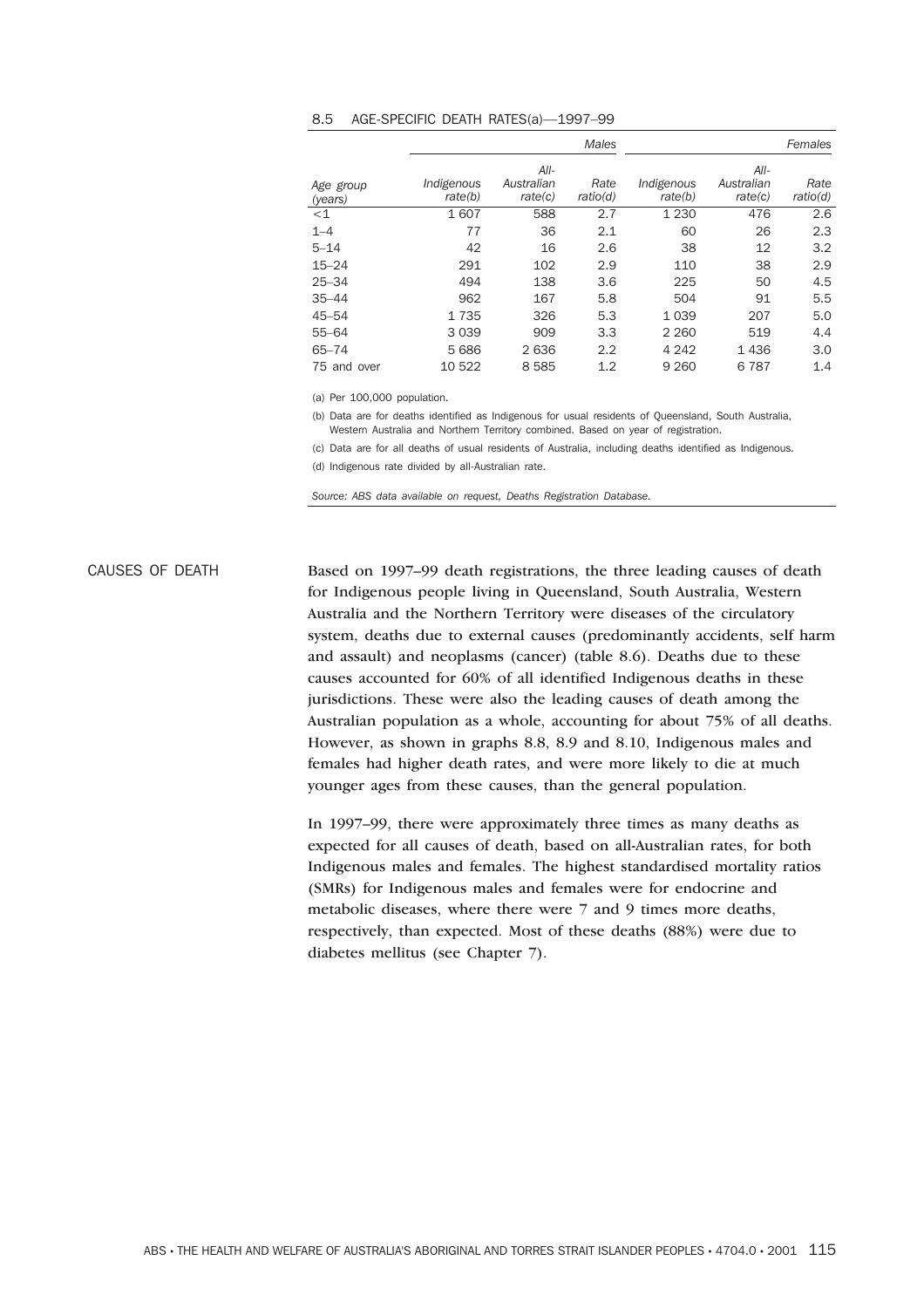|                      | Indigenous Males |        | Indigenous Females |        |  |
|----------------------|------------------|--------|--------------------|--------|--|
|                      | no.              | SMR(b) | no.                | SMR(b) |  |
| Circulatory          | 750              | 3.1    | 568                | 2.8    |  |
| External causes      | 496              | 2.8    | 205                | 3.3    |  |
| <b>Neoplasms</b>     | 320              | 1.4    | 267                | 1.4    |  |
| Respiratory          | 206              | 4.1    | 159                | 4.0    |  |
| Endocrine/metabolic  | 169              | 7.2    | 202                | 9.4    |  |
| <b>Digestive</b>     | 119              | 4.7    | 96                 | 4.9    |  |
| Mental disorders     | 62               | 2.4    | 34                 | 2.3    |  |
| Genitourinary        | 58               | 5.8    | 85                 | 7.6    |  |
| Infectious/parasitic | 58               | 4.2    | 45                 | 5.4    |  |
| Nervous system       | 55               | 2.3    | 39                 | 1.8    |  |
| III-defined          | 76               | 6.0    | 43                 | 5.3    |  |
| All causes           | 2515             | 2.9    | 1864               | 2.9    |  |

### 8.6 DEATHS FROM SELECTED CAUSES—1997–1999(a)

(a) Data from Queensland, South Australia, Western Australia and the Northern Territory combined. Based on year of registration.

(b) Standardised mortality ratio = observed deaths divided by expected deaths, based on all-Australian age, sex, and cause-specific rates.

*Source: ABS data available on request, Deaths Registration Database.*

CAUSES OF DEATH *continued* SMRs like those presented in table 8.6 are used to enable meaningful comparisons of death rates between two populations with different age structures, such as the Indigenous and total Australian populations. The SMRs express the actual number of deaths in the Indigenous population as a ratio of the expected number of deaths (see inset 8.1). Deaths over and above the number expected are referred to as 'excess' deaths.

> Diseases of the circulatory system accounted for the highest proportion of excess deaths (table 8.7). Other major causes of excess deaths were external causes, endocrine and metabolic diseases, and respiratory diseases. Deaths due to these causes were responsible for over two-thirds of excess deaths among Indigenous males and females.

|                     | Indigenous males     | Indigenous females   |
|---------------------|----------------------|----------------------|
|                     | Proportion of excess | Proportion of excess |
| Disease category    | %                    | %                    |
| Circulatory         | 31.2                 | 30.1                 |
| External causes     | 19.6                 | 11.7                 |
| Respiratory         | 9.5                  | 9.8                  |
| Endocrine/metabolic | 8.9                  | 14.8                 |
| <b>Neoplasms</b>    | 6.1                  | 6.6                  |
| <b>Digestive</b>    | 5.7                  | 6.2                  |
| All other causes    | 19.0                 | 20.8                 |

8.7 MAIN CAUSES OF EXCESS DEATHS—1997–99(a)(b)

(a) Excess deaths are equal to observed deaths minus expected deaths (based on 1997–99 all-Australian age, sex and cause-specific rates).

(b) Data are for Queensland, Western Australia, South Australia, and the Northern Territory combined. Based on year of registration.

*Source: ABS data available on request, Deaths Registration Database.*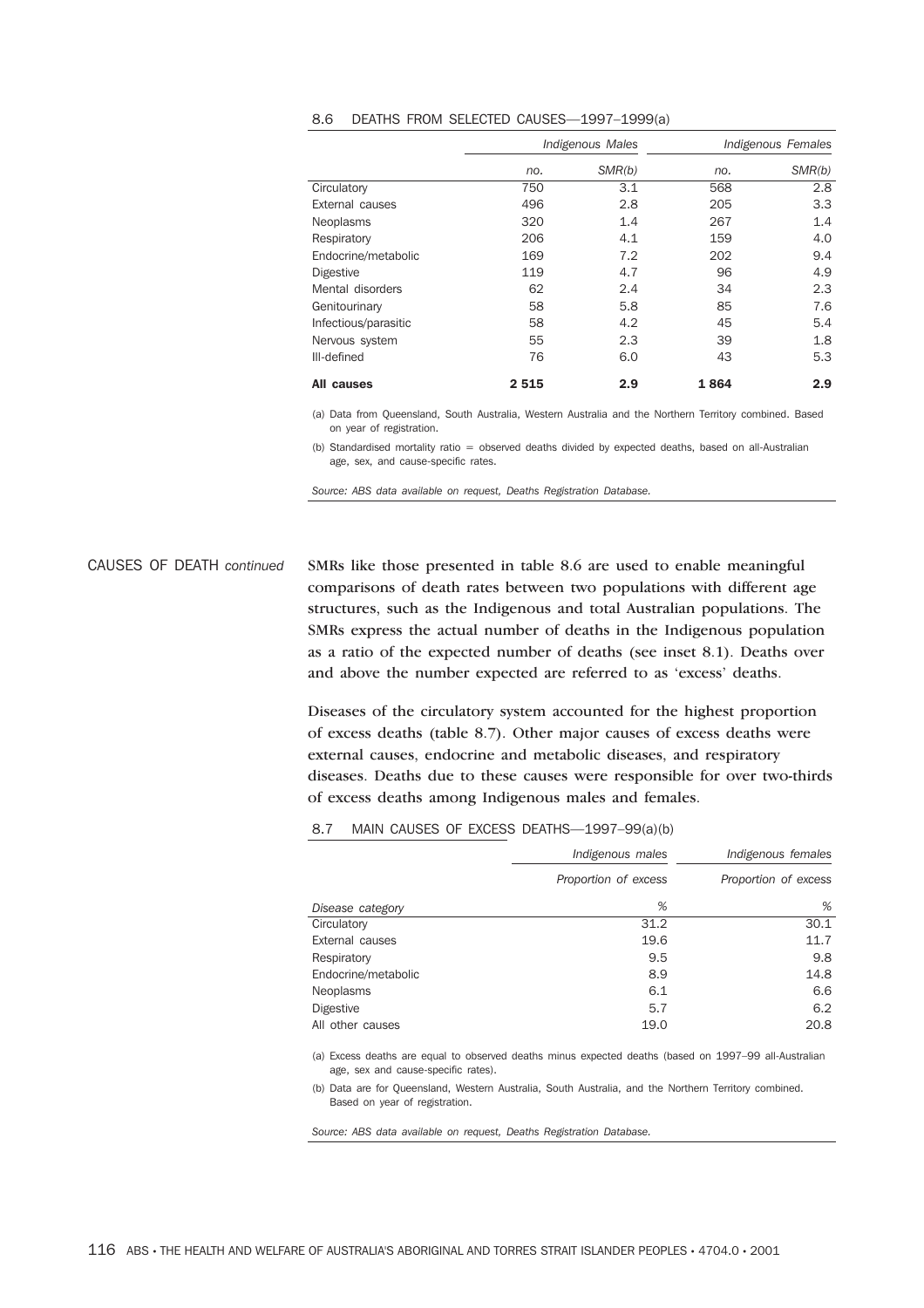Circulatory diseases Diseases of the circulatory system accounted for 30% of both Indigenous male and Indigenous female deaths. Over half (57%) of these deaths were attributable to ischaemic heart disease (heart attack, angina), and a further 18% were due to cerebrovascular disease (stroke).

> As illustrated in graph 8.8, Aboriginal and Torres Strait Islander people experienced higher rates of mortality from circulatory diseases, and were more likely to die from these diseases at younger ages, than the Australian population as a whole. Age-specific death rates were higher for Indigenous males and females than all-Australian males and females in every age group except the 1–4 year olds. The greatest relative differences occurred in the 25–54 age group, where Indigenous age-specific death rates were 7–12 times higher than the all-Australian rates.





(c) Indigenous data are for usual residents of Queensland, South Australia, Western Australia and Northern Territory combined.

External causes Deaths due to external causes, such as accidents, intentional self harm (suicide) and assault, accounted for 16% of all Indigenous deaths. There were three times more deaths from external causes than expected, based on all-Australian rates. The majority (71%) of these deaths were for males, with the main causes being intentional self-harm and transport accidents, which accounted for 34% and 27%, respectively, of all Indigenous male deaths in this category. The major causes of death due to external causes among Indigenous females were transport accidents (31%), assault (19%) and intentional self-harm (17%). (SMRs for intentional self harm and assault are included in Chapter 6.)

*Source: Data available on request, ABS Deaths Registration Database.*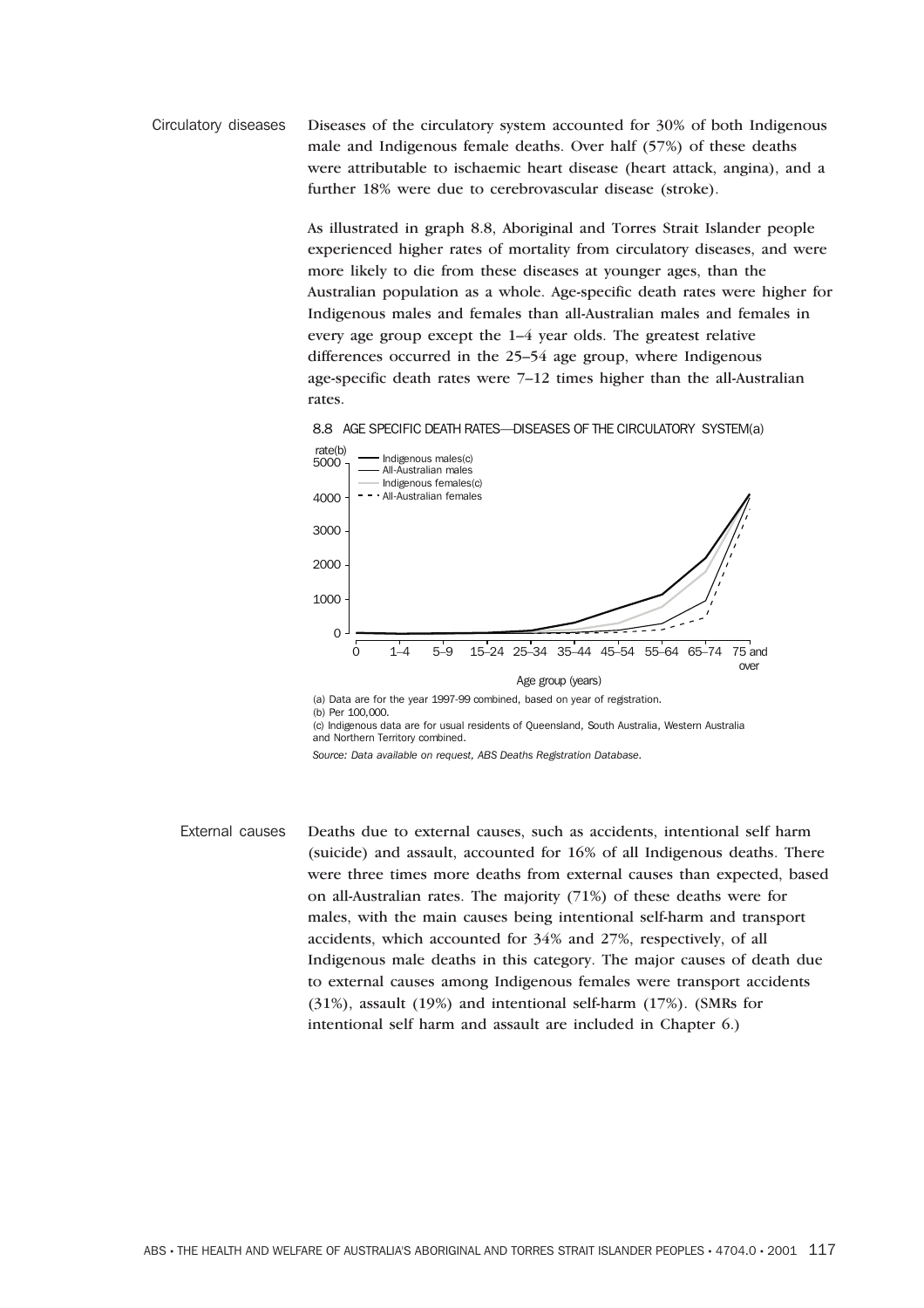External causes *continued* The 1997–99 age-specific death rates due to external causes were substantially higher among Indigenous males than among all-Australian males in all age groups between 15–64 years (graph 8.9). Indigenous men aged 25–34 years experienced 244 deaths per 100,000, a rate three times higher than the all-Australian rate of 88 deaths per 100,000. Death rates due to external causes for Indigenous females exceeded those for all-Australian females in every age group. The greatest relative difference occurred in the 35–44 age group, where the rate was more than five times higher than the all-Australian female rate.





*Source: Data available on request, ABS Deaths Registration Database.*

Neoplasms (Cancer) Neoplasms were responsible for 13% of all deaths identified as Indigenous. There were 40% more deaths than expected among Indigenous people, based on all-Australian rates. Death rates from neoplasms were higher for both Indigenous males and females than their all-Australian counterparts, in all age groups above 35–44 years (graph 8.10).

> The majority of deaths in this category among Indigenous people (97%) were due to malignant neoplasms (cancer). The main causes were malignant cancers of the digestive organs, which include cancers of the liver, stomach, intestine, gall bladder and pancreas, and respiratory and intrathoracic cancers, such as cancers of the bronchus and lung, and larynx and trachea.

There were fewer than the expected number of deaths among Indigenous people for some types of cancer, including melanoma and other skin cancers, prostate cancer, cancers of the urinary tract and lymphatic/haematopoietic cancers. There were no identified Indigenous deaths attributable to breast cancer over the period 1997–99 in Queensland, South Australia, Western Australia and the Northern Territory.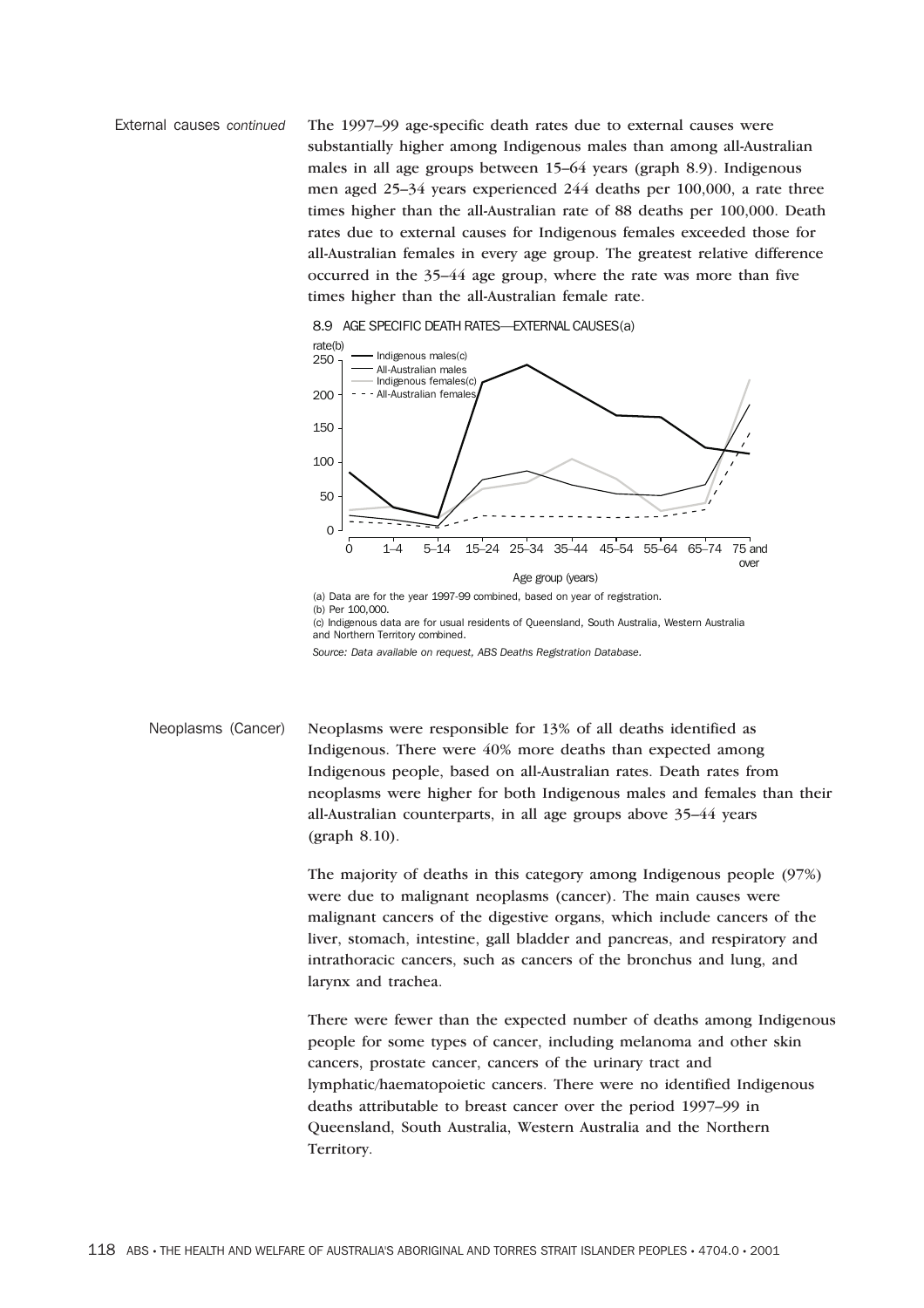

(c) Indigenous data are for usual residents of Queensland, South Australia, Western Australia and Northern Territory combined.

*Source: Data available on request, ABS Deaths Registrations Database.*

Multiple causes of death Multiple causes of death include all causes and conditions reported on the medical cause of death certificate. Since 1997, the ABS has coded all causes of death reported on each death certificate, including the underlying, immediate and other associated causes of death. While it is often the case that more than one cause of death is reported on a death certificate, until recently, only the single underlying cause of death was used to produce statistics on mortality for the Australian population. However, it has been argued that some deaths would not occur without the influence of more than one cause, and that to understand mortality patterns of a population it is important to examine, where possible, all the causes which contribute to death. In particular, deaths due to chronic diseases, such as heart disease, kidney disease and diabetes, often occur with a number of concurrent, or coexisting, conditions present, and a single initiating condition is often difficult to isolate (ABS 1997a).

> For example, in 1997–99 there were 751 deaths of Indigenous persons where the underlying cause of death was ischaemic heart disease (table 8.11). For 17% of these deaths, ischaemic heart disease alone was reported on the death certificate as the cause of death. One or more associated causes were reported for the remainder (83%). The most commonly associated cause of death reported with ischaemic heart disease was 'other forms of heart disease'. Diabetes mellitus, which has been identified as a risk factor for cardiovascular disease (Eastman & Keen 1997), was recorded as an associated cause in one in five Indigenous deaths (22%) resulting from ischaemic heart disease. (Multiple causes of death in relation to renal failure and diabetes have also been reported in Chapters 6 and 7, respectively.)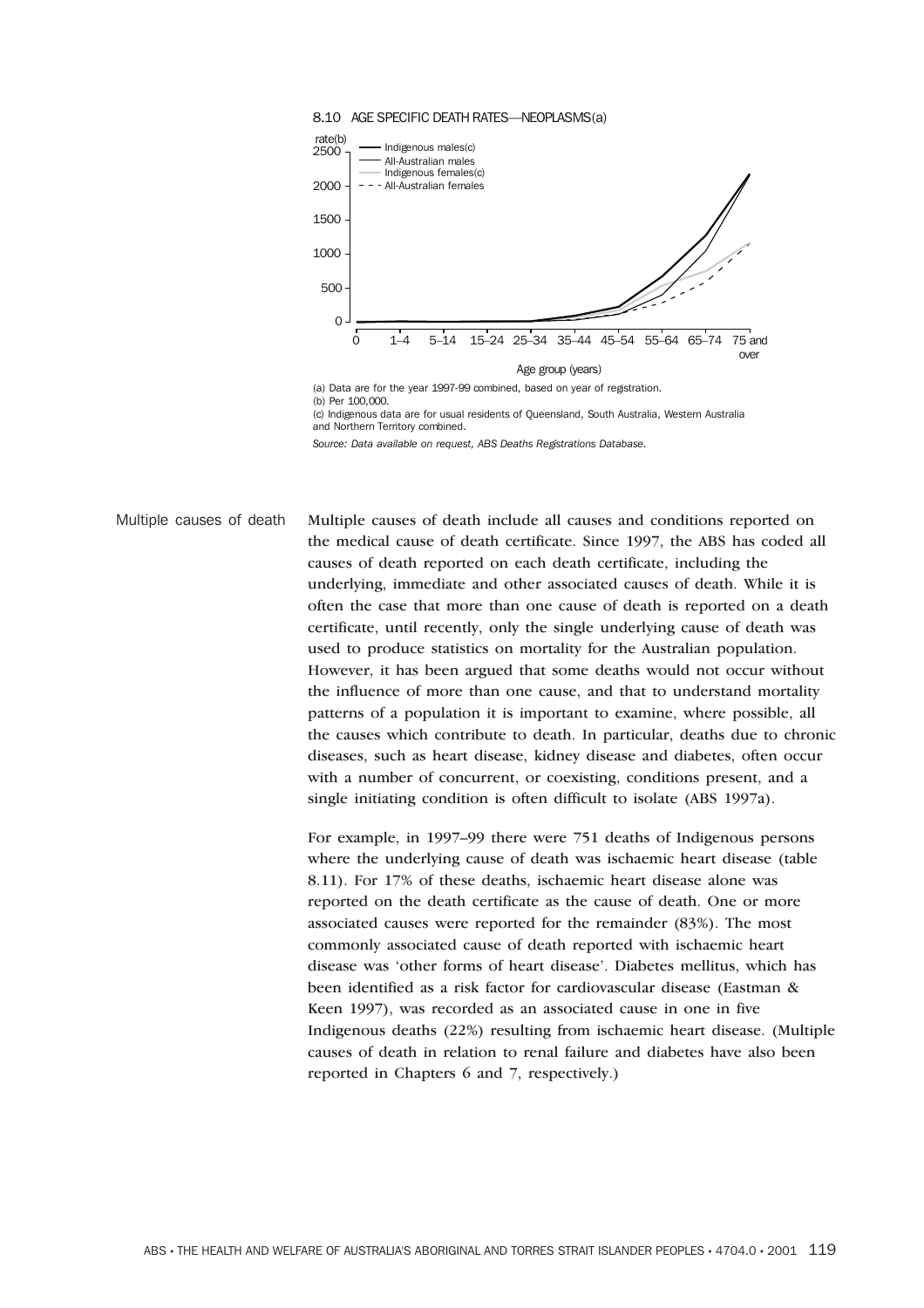| 8.11 ASSOCIATED CAUSES OF DEATH REPORTED WITH ISCHAEMIC HEART |  |  |  |  |
|---------------------------------------------------------------|--|--|--|--|
| $DISEASE-1997-99(a)(b)$                                       |  |  |  |  |

|                                                        | Indigenous Males |             | Indigenous<br>Females |              | Indigenous<br>Persons |              |
|--------------------------------------------------------|------------------|-------------|-----------------------|--------------|-----------------------|--------------|
|                                                        | no.              | %           | no.                   | %            | no.                   | %            |
| Reported alone                                         | 95               | 20.3        | 33                    | 11.6         | 128                   | 17.0         |
| Reported with                                          |                  |             |                       |              |                       |              |
| Malignant neoplasms                                    | 10               | 2.1         | 6                     | 2.1          | 16                    | 2.1          |
| Diabetes mellitus                                      | 72               | 15.4        | 91                    | 32.0         | 163                   | 21.7         |
| Mental and behavioural<br>disorders                    | 54               | 11.6        | 20                    | 7.0          | 74                    | 9.9          |
| Other forms of heart disease                           | 146              | 31.3        | 128                   | 45.1         | 274                   | 36.5         |
| Cerebrovascular diseases                               | 16               | 3.4         | 19                    | 6.7          | 35                    | 4.7          |
| Influenza and pneumonia                                | 26               | 5.6         | 17                    | 6.0          | 43                    | 5.7          |
| Chronic lower respiratory<br>diseases<br>Renal failure | 59<br>34         | 12.6<br>7.3 | 30<br>41              | 10.6<br>14.4 | 89<br>75              | 11.9<br>10.0 |
| Total deaths(c)                                        | 467              | 100.0       | 284                   | 100.0        | 751                   | 100.0        |

(a) Data from Queensland, South Australia, Western Australia and the Northern Territory combined. Based on year of registration.

(b) Where ischaemic heart disease was recorded on the death notification form as the underlying cause of death.

(c) Components do not add to total because more than one associated cause can be recorded on death notification forms

*Source: ABS data available on request, Deaths Registration Database.*

LIFE EXPECTANCY The estimates of life expectancy presented here are drawn from the Australian life tables, 1997–99, and the Experimental Indigenous Abridged life tables, 1997–99 (ABS 1999b) (see Glossary). The life expectancies for Indigenous males and females have been calculated based on data for all jurisdictions in Australia, except Tasmania and the Australian Capital Territory.

> Life expectancy refers to the average number of years a person of a given age and sex can expect to live, if current age-specific mortality rates continue to apply throughout his or her lifetime. A life table uses age-specific mortality rates to calculate values which measure mortality, survivorship and life expectancy. To construct a life table, data on population, births and deaths are needed, and the accuracy of the life table depends upon the completeness of these data. Because of uncertainty about the estimates of these components for the Aboriginal and Torres Strait Islander population, experimental methods are used to calculate life expectancies for the Indigenous population (see Chapter 9). Furthermore, the Indigenous male and female life expectancies given below are based on a different methodology to those presented in previous editions of this publication. Therefore, precise analysis is discouraged, and these life expectancies should only be used as indicative summary measures.